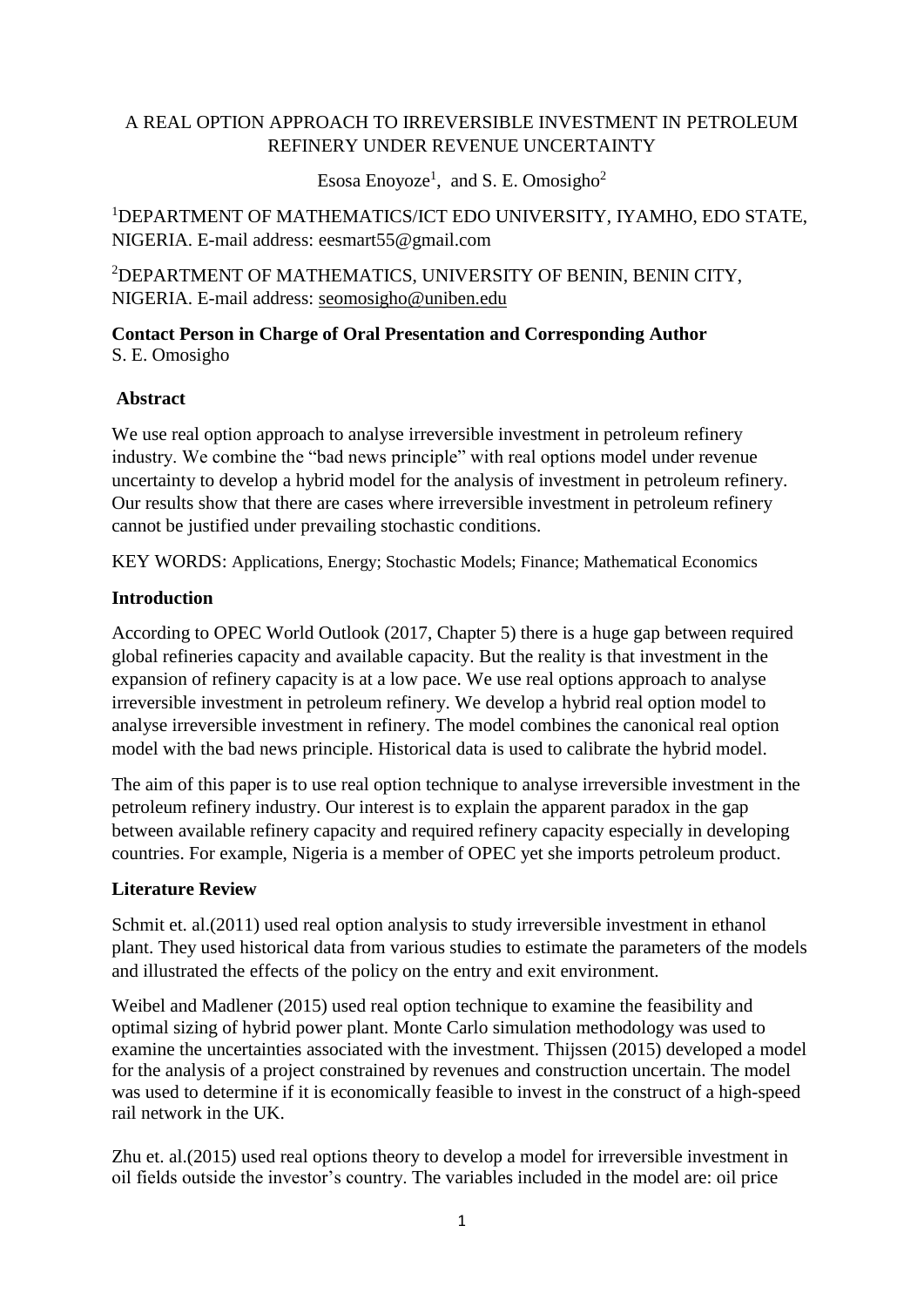uncertainty, investment cost, exchange rate and investment environment. They employed simulation to obtain numerical results. Fonseca et. al (2017) also considered the impact of oil price volatility on decision making to study irreversible investments in oil field development.

Zeng and Zhang(2011) provides a review of real option literature including area of applications. They also pointed out the importance of real options techniques. A review provided by Schachter and Mancarella (2016) focused on real option methods used in smart grid systems. They identified the benefits and limitations of real options methodologies. Analytic method, lattice approach and simulation procedures for obtaining solutions to real option models were discused.

Consider an irreversible investment with a sunk cost *I*. Let  $X_t$  be the stream of revenues received at time  $t$  after the investment.  $X_t$  is a stochastic random variables. We shall assume that  $X_t$  can be described by a geometric Brownian motion. Thus we can write  $X_t$  as

$$
dX_t = \alpha X_t dt + \sigma X_t dz \tag{1}
$$

where  $\alpha$  and  $\sigma$  are the mean and volatility of the random variable  $X<sub>t</sub>$ . Let the value of the project at time *t* be  $V(X, t)$  while the value of the option to invest at time *t* is  $F(X,t)$ . Let T be the optimal time of investment. The goal of the investor is to find T that maximizes the expected present discounted return of the investment. The expected present value of the investment is:  $V(X, 0) = E\{(V(X, T) - I)e^{-\rho T}\}\$  (2)

where  $\rho$  is the interest rate and E is the expectation operator. Real options theory states that the optimal time to invest is obtained by solving the constraint optimization problem

 $F(X) = supp\{ (V(X,t) - I)e^{-\rho t} \}$  (2) subject to the boundary conditions and the stochastic process governing stochastic random variable  $X_t$ , which we have assumed to be a geometric Brownian motion. The boundary conditions are designed to ensure that the optimal investment time, T, is finite. The Bellman equation is  $E(dF) = \rho Fdt$ . If  $\sigma = 0$ , Dixit and Pyndyk (1994) states that the optimal time to invest is given by

$$
T^* = \text{Max}\left(\frac{1}{\alpha}\log\left[\frac{\rho I}{(\rho - \alpha)V}\right], 0\right) \tag{3}
$$

where  $\rho$  is the discount rate. If  $\sigma \neq 0$ , then Dixit and Pindyck (1994) states that the optimal investment trigger is given by

$$
V^* = \frac{\beta}{\beta - 1} I \tag{4}
$$

where  $\beta$  is the positive root of the equation  $\frac{1}{2}\sigma^2 \beta(\beta-1) + \alpha \beta - \rho = 0$  $\frac{1}{2}\sigma^2\beta(\beta-1)+\alpha\beta-\rho=$ We use these two results modified by the "bad news principle" to analyse irreversible investment in the petroleum refinery industry.

#### **DATA COLLECTION, ANALYSIS AND APPLICATIONS**

One of the main issues in the use of real option techniques is the calibration of real option models. Here we need to obtain values for  $\alpha$ ,  $\sigma$ ,  $\rho$ , *I* and the stream of revenues. We shall estimate values for  $\alpha$  and  $\sigma$  using published data for regional refinery margins as a surrogate for the streams of revenue. An estimated value of  $\alpha$  and  $\sigma$  are 0.197878 and 0.61029 respectively. We shall use these values together with data on refinery in Nigeria.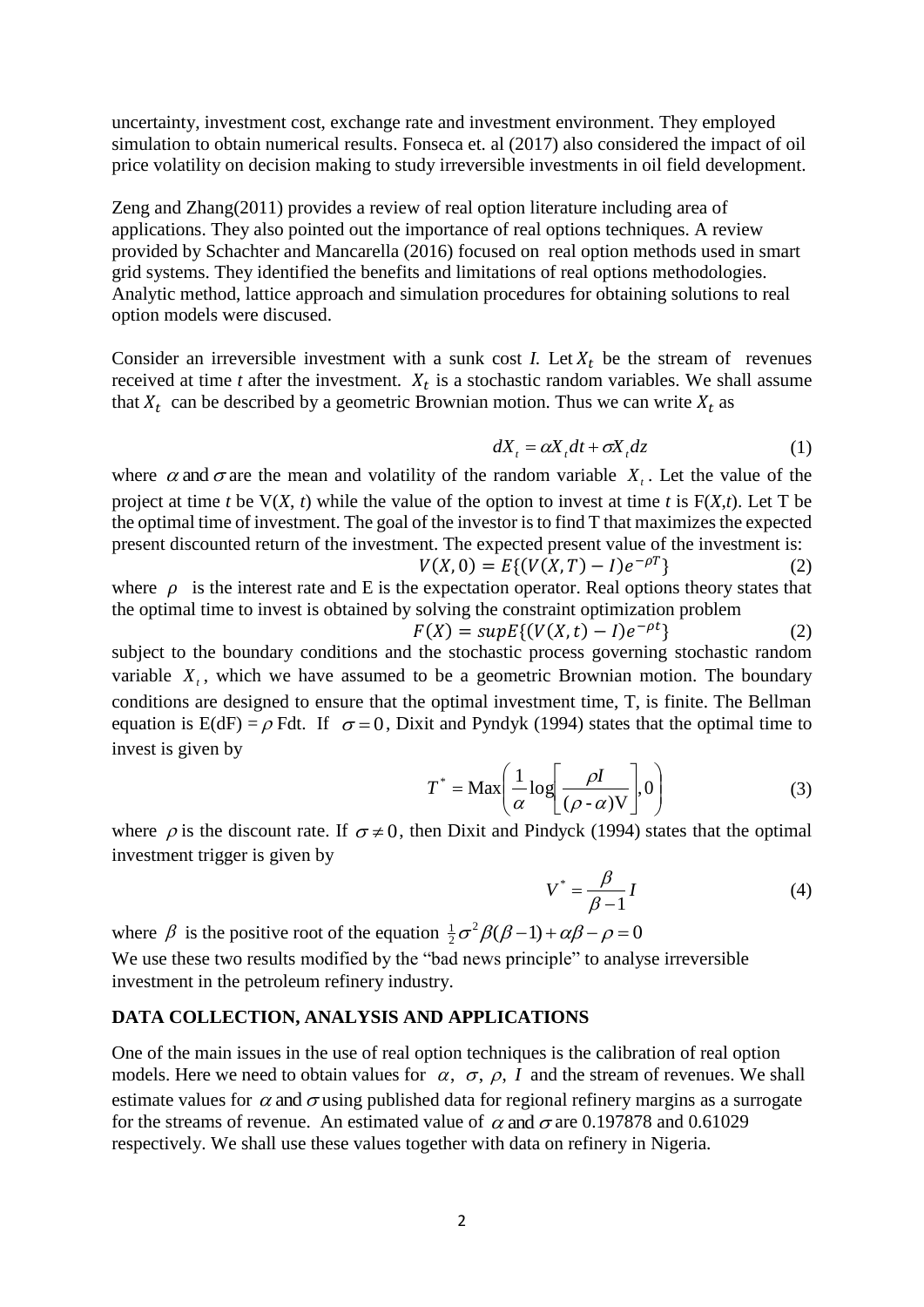Table 1 shows petroleum products imported into Nigeria. The Table shows that the volume of Premium Motor Spirit (PMS) and House Hold Kerosene (HHK) imported into Nigeria is substantial. These pieces of information indicate that there is urgent need for new refineries in Nigeria. Indeed Nigerian government issued a number of licences to organisations to establish refineries. These refineries have not taken up. Only one is at the construction state.

| Year       | 2007      | 2008      | 2009      | 2010      | 2011    | 2012      | 2013      | 2014      | 2015      | 2016      |
|------------|-----------|-----------|-----------|-----------|---------|-----------|-----------|-----------|-----------|-----------|
| Product    |           |           |           |           |         |           |           |           |           |           |
| <b>PMS</b> | 5,792,449 | 4,596,145 | 5.988.567 | 5,031,288 | 487,375 | 5,873,996 | 4,387,019 | 4,860,813 | 5,926,513 | 8.018.721 |
| <b>HHK</b> | 1,335,022 | 909.542   | .170.993  | ,608,464  | 151.009 | 2,058,298 | 2,175,388 | 2.177.451 | 1,503,776 | 302,108   |

Table 1: 10-Year PPMC's products Import (Metric Tons)

Source: Nigerian National Petroleum Corporation (NNPC) 2016 Annual Statistical Bulletin

Table 2 shows the utilizations of government owned refineries in Nigeria. The maximum capacity utilization is 41.34 at WRPC in 2009. The utilization level in each of the refinery is low compared to global best practice. One of the reasons for this low utilization level is pipeline breakdown. Table 3 shows data on pipeline breakdown for ten years.

| Years       | 2007  | 2008        | 2009  | 2010            | 2011                | 2012  | 2013  | 2014  | 2015 | 2016  |
|-------------|-------|-------------|-------|-----------------|---------------------|-------|-------|-------|------|-------|
| Refinery    |       |             |       |                 |                     |       |       |       |      |       |
| <b>KRPC</b> |       | 19.56 22.17 |       |                 | $20 \mid 22.17$     | 29.12 | 29.33 | 9.24  | 2.98 | 9.24  |
| <b>PHRC</b> | 24.87 | 17.84       | 15.23 |                 | $9 \mid 17.33 \mid$ | 11.95 | 9.18  | 17.28 | 4.66 | 17.28 |
| <b>WRPC</b> |       | 38.52       | 41.34 | 43 <sup>1</sup> | 27.99               | 27.88 | 35.99 | 12.03 | 7.07 | 12.03 |

Table 2: Refinery Capacity Utilization in Nigeria (%)

Source: Nigerian National Petroleum Corporation (NNPC) 2016 Annual Statistical Bulletin

Vandalization and system failure are the two sources of pipeline breakdown as indicated in Table 3. From the data available, the empirical probability that pipeline failure will be due to vandalization is 0.9855. This is the main source of "bad news." Vandalization has resulted low utilization and huge loss making operations by the refineries.

Table 3: Pipeline Incidence 2007-2016. (Number of breakdown each Year).

| Years    | 2007  | 2008  | 2009  | 2010 | 2011  | 2012  | 2013  | 2014  | 2015  | 2016  | Total  | Probability |
|----------|-------|-------|-------|------|-------|-------|-------|-------|-------|-------|--------|-------------|
|          |       |       |       |      |       |       |       |       |       |       |        |             |
| Source   |       |       |       |      |       |       |       |       |       |       |        |             |
| Vandali- | 3,224 | 2,285 | 1,453 | 836  | 2,768 | 2,230 | 3,505 | 3,700 | 2,783 | 2,534 | 23,866 | 0.985547    |
| zation   |       |       |       |      |       |       |       |       |       |       |        |             |
| System   | 20    | 33    | 27    | 24   | 19    | 26    | 65    | 32    | 49    | 55    | 350    | 0.014453    |
| Deteri-  |       |       |       |      |       |       |       |       |       |       |        |             |
| oration  |       |       |       |      |       |       |       |       |       |       |        |             |
| Total    | 3,244 | 2,318 | 1460  | 860  | 2,787 | 2,256 | 3,570 | 3,732 | 2,832 | 2,589 | 24,216 | 000000.1    |

Source: Nigerian National Petroleum Corporation (NNPC) 2016 Annual Statistical Bulletin

Applications of the investment triggers stated above combined with negative flow of revenues point to the postponement of investment in the refinery.

## **Conclusion**

The real option techniques provide investment triggers that are more demanding that the net present value procedure. The methodology provides option to postpone investment. Many